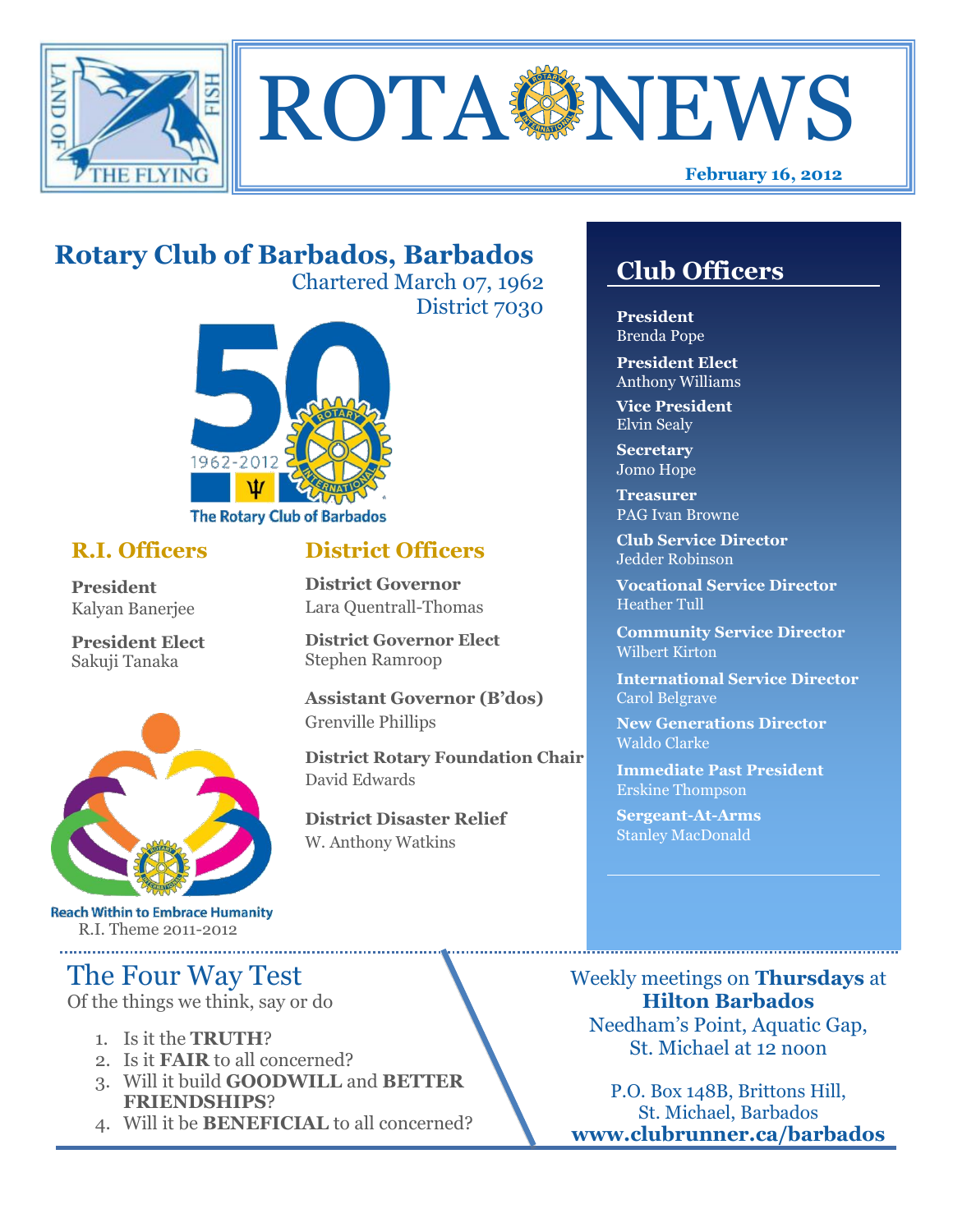### **New Generations Service Arm Presentation**



Special thanks to **Director Waldo Clarke** for his informative presentation on the projects undertaken last year by the Rotaract and Interact clubs in Barbados.

Please see below some of the objectives achieved by the New *Director Waldo Clarke* Generation Service Arm last year:

- Reinforcement of the need to be charitable *(HCP)*
- Exemplification of "fellowship through service" *Seniors Sunset Concert*
- General and Professional development *Protocols Presentation*
- Sharpening of Presentation Skills *In the Spot Light programme*
- How to aim for Effective Time Management and Strategic focus – *Coaching and Mentoring session*

# *ClubRunner* **Tip<sup>od</sup>** Week

*It's updated every Thursday afternoon and will* 

### **Rotarians Beautify Boview House**

Special thanks to all Rotarians who came out last Saturday, February 11th, 2012 to assist with the work carried out on Boview House.



*Rotarians taking a break!*

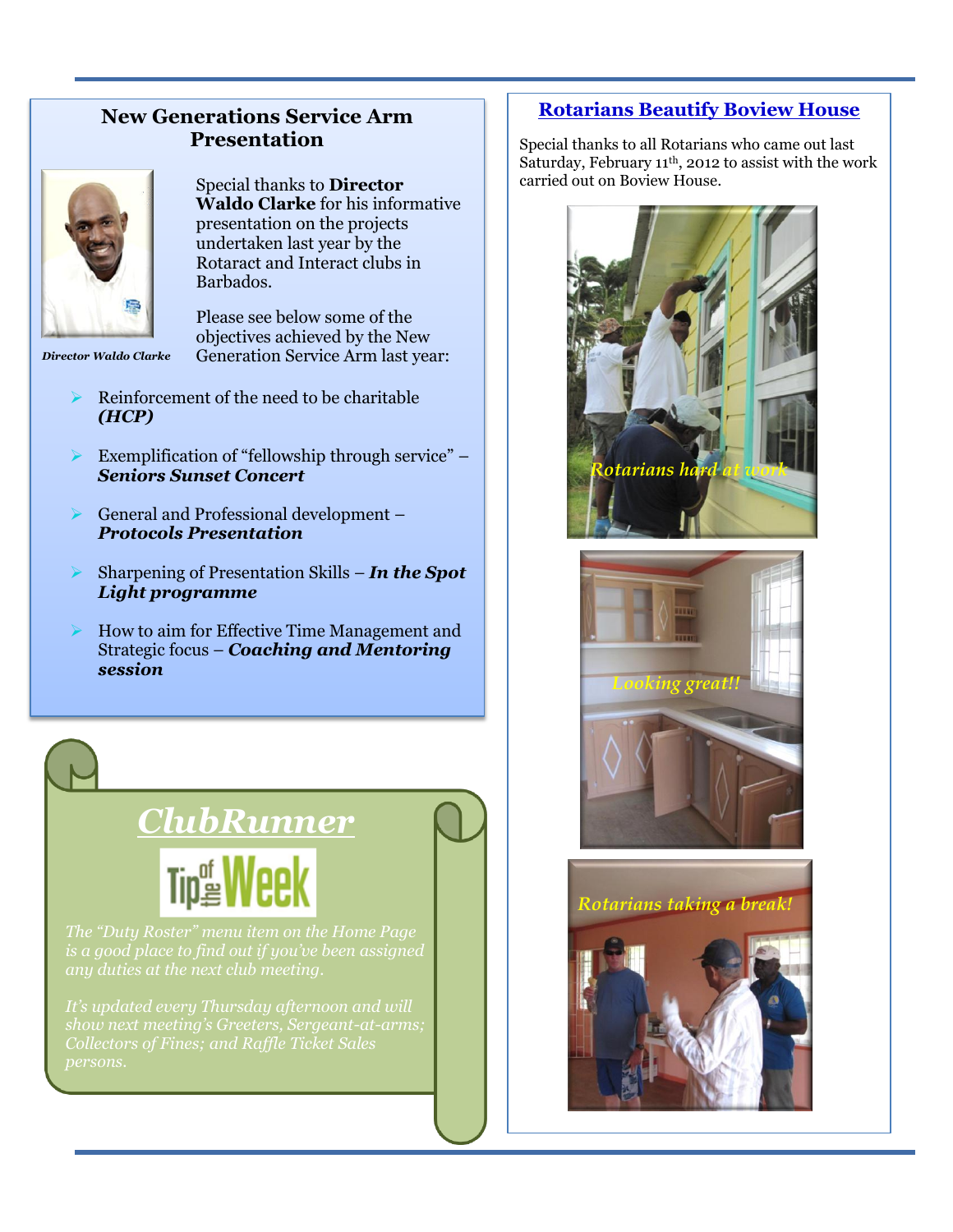## **IMPORTANT REMINDER**

Fellow Rotarians,

Please be reminded that the Partners in Service Event is scheduled for this Saturday, February 18<sup>th</sup>, 2012 at the Plantation Garden Theatre and all Rotarians should make a special effort to attend.

Also note that invitations are still available for all those who have not obtained theirs as yet.



## **"On the Lighter Side"**

### *Overheard at a Rotary Fellowship for Senior Citizens!!*

*"I had serious hearing problems for a number of years. I went to a Rotary Medical Camp. On their recommendation, a doctor was able to fit a set of hearing aids that allowed me to hear 100% 'Your hearing is perfect. Your family must be really pleased that you can hear again.' 'Oh, I haven't told my family yet.*

*I just sit around and listen to their conversations. I've changed my will three times!'*